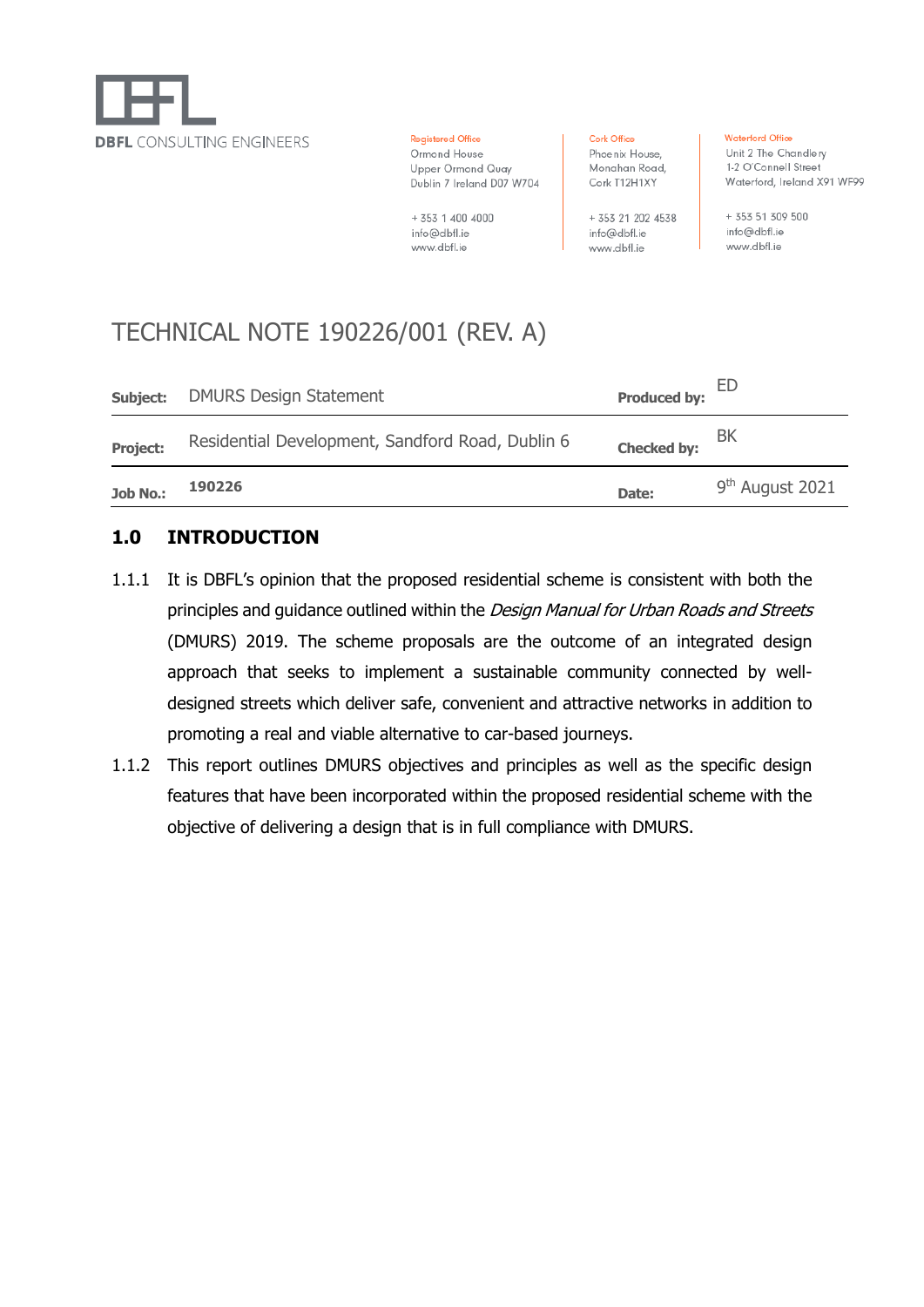# **2.0 DMURS OBJECTIVES**

2.1.1 DMURS seeks to balance the needs of all users, creating well designed streets at the heart of sustainable communities. It states that: "Well designed streets can create connected physical, social and transport networks that promote real alternatives to car journeys, namely walking, cycling or public transport".

 $\_$  , and the set of the set of the set of the set of the set of the set of the set of the set of the set of the set of the set of the set of the set of the set of the set of the set of the set of the set of the set of th

2.1.2 DMURS also seeks to create streets which are attractive places and encourage designs appropriate to context, character and location that can be used safely and enjoyably by the public.

## **3.0 DMURS PRINCIPLES**

- 3.1.1 At the heart of DMURS is a place-based, integrated approach to road and street design with the following four overarching design principles to be applied to the design of all urban roads and streets. These four principles are as follows:
	- 1. To support the creation of integrated street networks which promote higher levels of permeability and legibility for all users, and in particular more sustainable forms of transport;
	- 2. To promote multi-functional, place-based streets that balance the needs of all users within a self-regulating environment;
	- 3. The quality of the street is measured by the quality of the pedestrian environment;
	- 4. Greater communication and co-operation between design professionals through the promotion of a plan-led, multidisciplinary approach to design.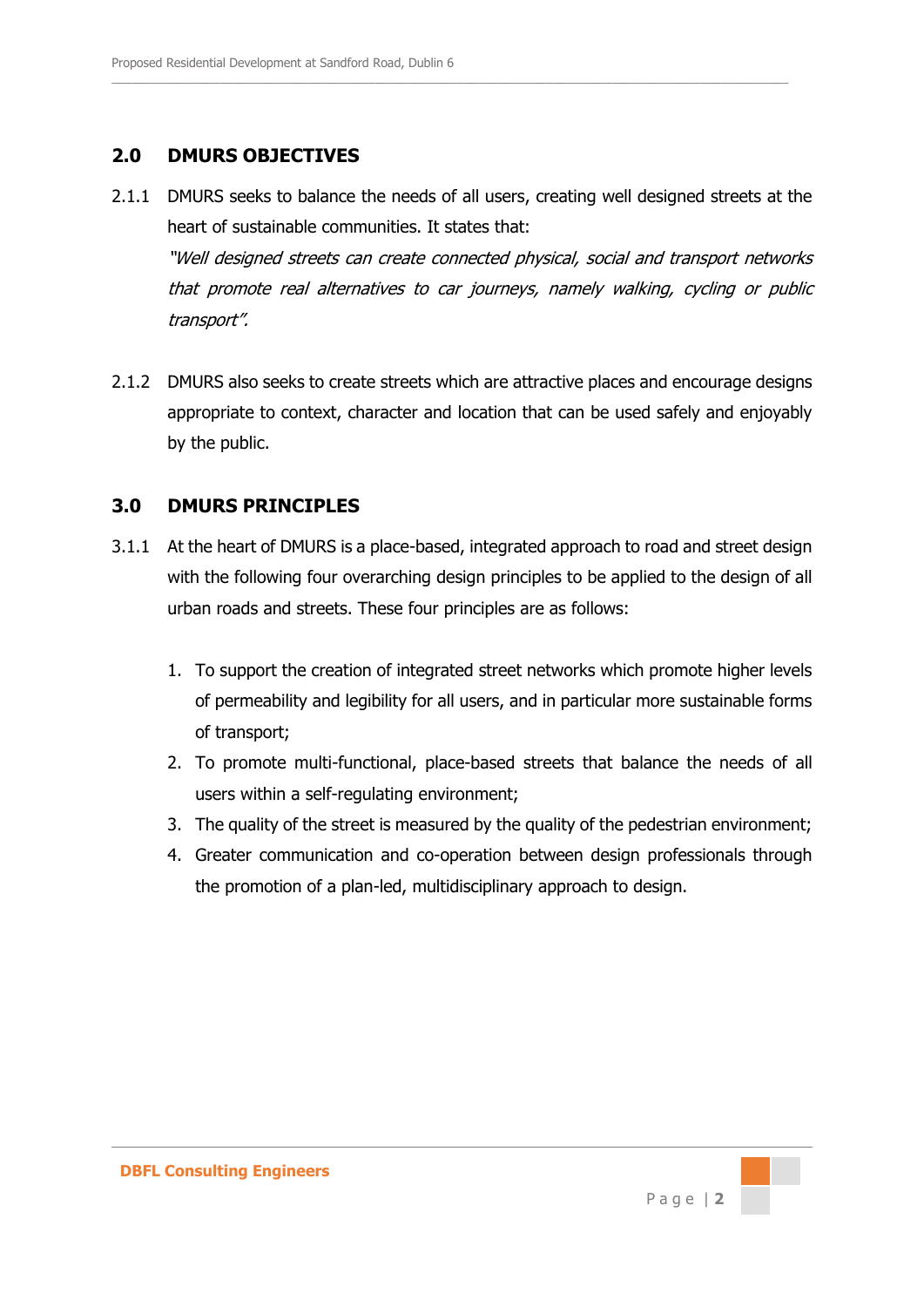#### **4.0 DESIGN ATTRIBUTES**

#### **4.1 Development Strategy**

Comments below in Section 4.1 should be read in conjunction with drawing 190226- DBFL-RD-SP-DR-C-1001 (Roads Layout).

4.1.1 The proposed residential scheme incorporates a hierarchy of streets as noted below:

 $\_$  , and the set of the set of the set of the set of the set of the set of the set of the set of the set of the set of the set of the set of the set of the set of the set of the set of the set of the set of the set of th

- Existing **Arterial** links are located along the proposed scheme's north-east and south-east boundaries (Sandford Road and Milltown Road).
- The internal road network has been designed as **Local** streets which provide access within / across the proposed new residential community and to the **Arterial** links noted above.
- The adopted design philosophy has sought to consider the context / place status of the proposed residential **Local** street in terms of level of pedestrian activity and vulnerable users' requirements.
- 4.1.2 The primary access point for motorised vehicles is located along the Milltown Road (along the site's south-east boundary). This proposed site access shall operate as a priority junction and complies with DMURS design standards for sightlines for a 50kph road. This access point facilitates access to the basement carpark, the forecourt area adjacent to Tabor House and the duplex units along the western boundary. This access point also serves pedestrians and cyclists.
- 4.1.3 A secondary access point for vehicles is located at the existing entrance from Sandford Road which facilitates access to the area adjacent to Block A1 (for deliveries, taxi pick up / drop off and disabled parking) as well as fire tender access to the northern end of the site. The fire tender access route through the site will be facilitated by lowering the bollards at the entrance to the plaza. This access point also serves pedestrians and cyclists, with a dedicated two-way cyclist ramp into the basement accessible via the Sandford Road access (note, cyclists accessing the site at the Milltown Road entrance can also access this two-way cyclist ramp via the podium area). As such, improvements to pedestrian facilities at the Sandford Road / Belmont Avenue junction are proposed (upgrading of the existing pedestrian crossing on Sandford Road, amendments to line marking at the junction, improved tactile paving and reduction of corner radii). There is no vehicular access from Sandford Road to the basement carpark, the forecourt area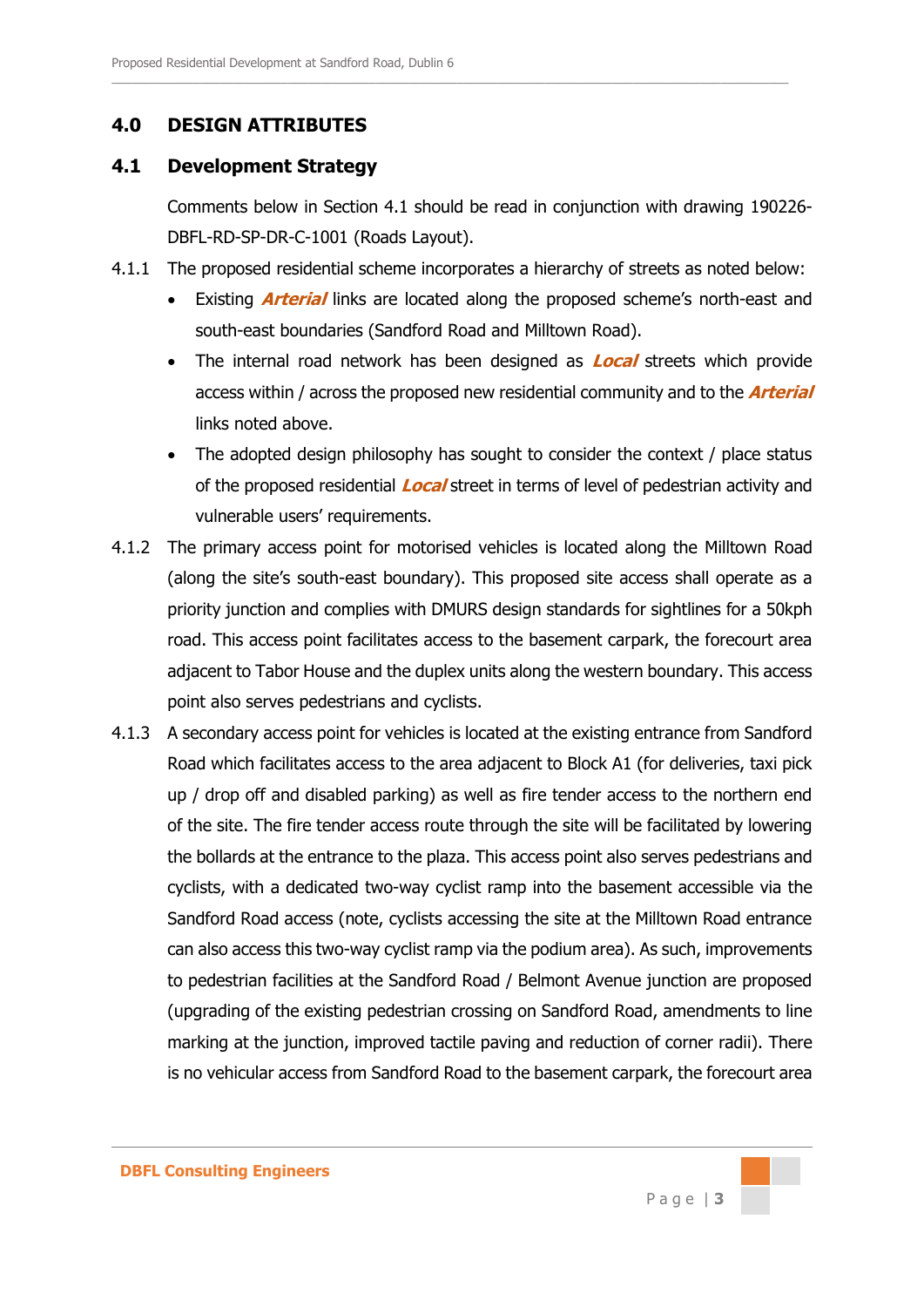adjacent to Tabor House and the duplex units along the western boundary (which are all served exclusively from the Milltown Road access).

4.1.4 The proposed scheme's layout facilitates high levels of cycle and pedestrian connectivity. An additional access point for pedestrians and cyclists is proposed adjacent to the junction of Sandford Road / Milltown Road (adjacent to the north-east corner of the site).

 $\_$  , and the set of the set of the set of the set of the set of the set of the set of the set of the set of the set of the set of the set of the set of the set of the set of the set of the set of the set of the set of th

- 4.1.5 A Toucan Crossing is proposed to be provided in the vicinity of the Milltown Road access to improve facilities for vulnerable road users. Improved facilities for vulnerable road users are also proposed at the Sandford Road access; presently there is a single push button pedestrian crossing at Sandford Road which will be upgraded to a Toucan Crossing.
- 4.1.6 Dedicated pedestrian crossing facilities will also be provided within the development along key desire lines.
- 4.1.7 Provision of these access points and crossing facilities will optimise access to / from public transport and cycle routes as well as prioritising the movement of higher numbers of pedestrians.
- 4.1.8 Cyclists benefit from existing on road cycle facilities along Sandford Road and along approach roads such as Eglington Road and Stillorgan Road. Proposals for the provision of a number of primary and secondary cycle routes in the vicinity of the site are also included in the NTA's Cycle Network Plan for the Greater Dublin Area. These will directly serve the subject site with proposed upgrades to the Milltown and Sandford Road.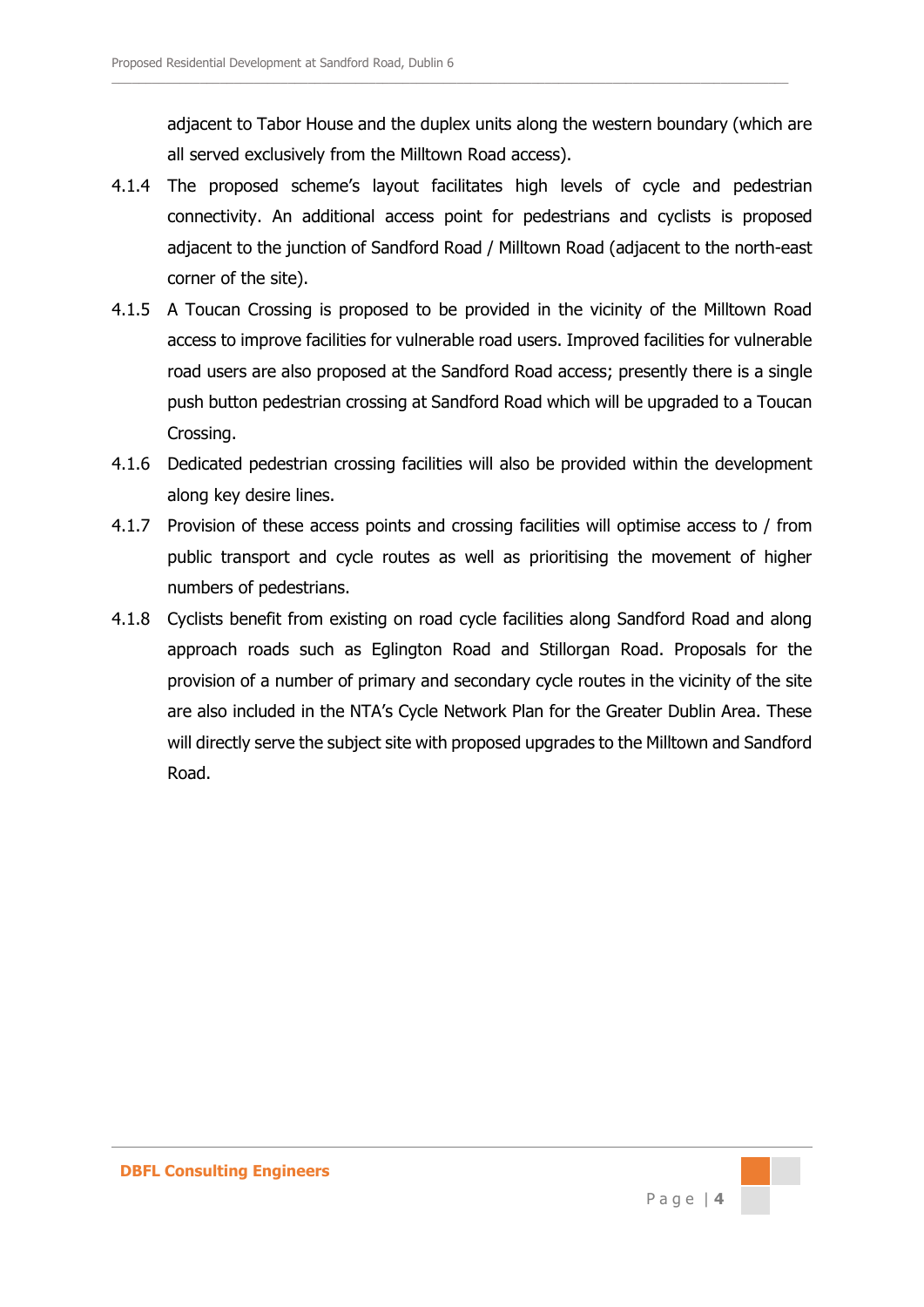### **4.2 Linkages**

4.2.1 The proposed residential scheme delivers mode and route choices along direct, attractive and safe linkages to a range of amenities and local service destinations (e.g. Ranelagh Village, Milltown Village, Donnybrook and Clonskeagh are all within walking distance from the proposed development). The site is also ideally located to benefit from sustainable travel options including pedestrian/bicycle facilities, Luas Green Line and bus services on Sandford Road, Milltown Road and the R138 in Donnybrook.

 $\_$  , and the set of the set of the set of the set of the set of the set of the set of the set of the set of the set of the set of the set of the set of the set of the set of the set of the set of the set of the set of th

4.2.2 **Figure 4.1** below shows proposed transport linkages in the vicinity of the development. Full details of existing and proposed transportation linkages are shown on drawings 190226-DBFL-TR-ST-DR-C-1002 and 190226-DBFL-TR-ST-DR-C-1003.



**Figure 4.1: Proposed Development Linkages**

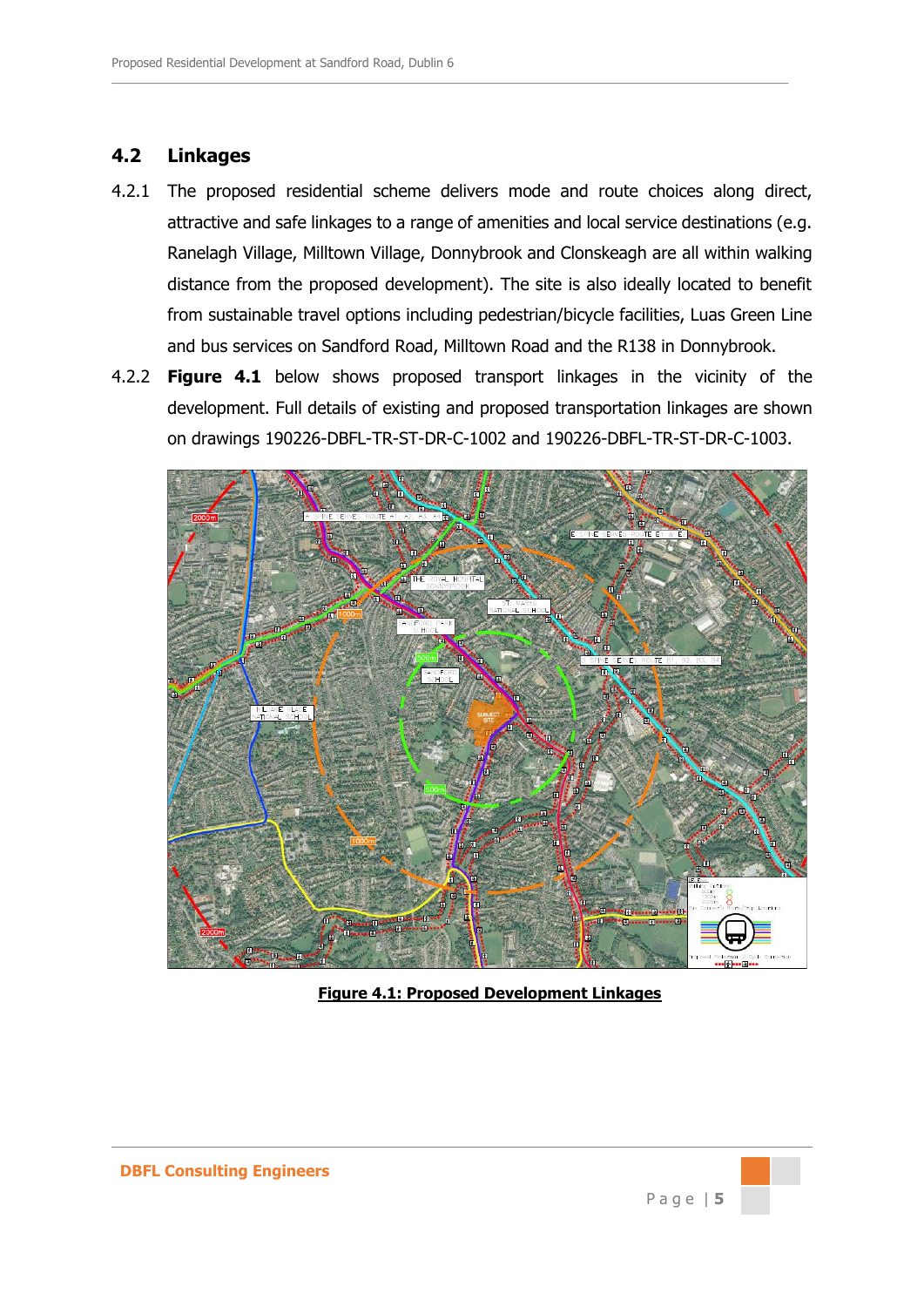#### **4.3 Design Parameters**

4.3.1 The implementation of self-regulating streets actively manages movement in a low speed / high quality residential environment. Specific attributes of the schemes design which contribute to achieving this DMURS objective include;

 $\_$  , and the set of the set of the set of the set of the set of the set of the set of the set of the set of the set of the set of the set of the set of the set of the set of the set of the set of the set of the set of th

- a) On-street activity is promoted internally along the residential streets e.g. through the adoption of 'own-door' dwellings where possible.
- b) The proposed design has sought to specify minimal signage and line markings along the internal **Local** streets with such treatments used sensitively throughout and predominately at key nodes and 'transition' areas with the adjoining **Arterial** link.
- c) Footpaths (generally 2.0m wide) are provided throughout the scheme and with connections / tie-in to existing external pedestrian networks.
- d) Pedestrian crossing facilities are provided along key travel desire lines throughout the scheme in addition to those located at street nodes. All courtesy crossings are provided with either dropped kerbs or a raised flat top treatment thereby allowing pedestrians to informally assert a degree of priority (refer to DBFL's Roads Layout Plan 190226-DBFL-RD-SP-DR-C-1001).
- e) All informal pedestrian crossing facilities are at least 2.0m wide.
- f) Appropriate clear unobstructed visibility splays, as per DMURS requirements; are provided / safeguarded at all internal nodes.
- g) With the objective of encouraging low vehicle speeds and maximising pedestrian safety and convenience, corner radii at (i) **Arterial** link nodes have been specified as 2.5m.
- h) Along lightly trafficked internal **Local** streets, cyclists will share the carriageway with other street users as per the National Cycle Manual guidance for such situations. These **Local** streets connect to Sandford Road (which incorporates dedicated cycle infrastructure) and Milltown Road.
- i) Vertical deflections in the form of raised tables have been strategically placed across the internal **Local** street network to promote lower design speeds and enable pedestrians to cross the street at-grade. Elsewhere changes to the